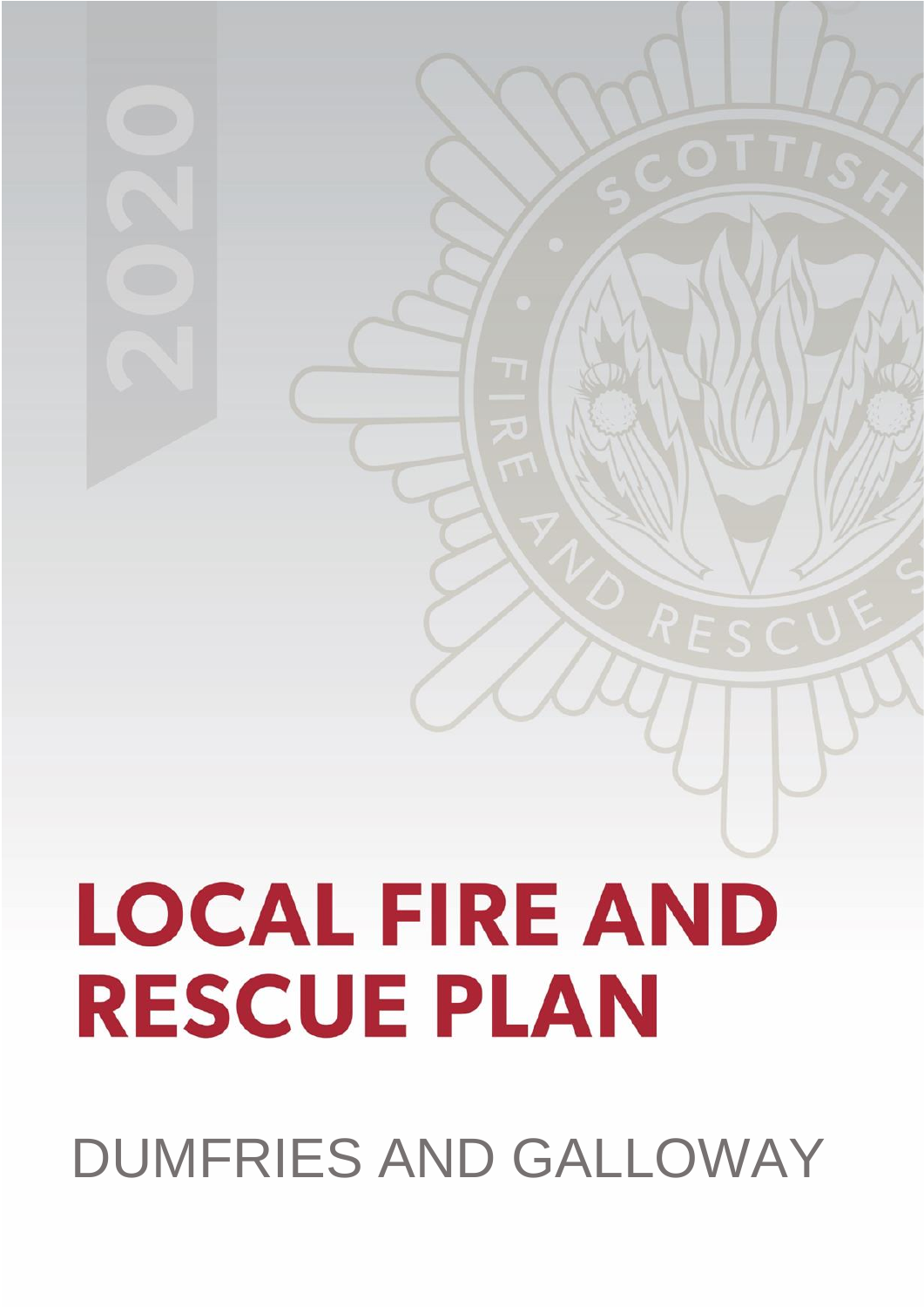## **Contents**

| Foreword                    |                                            | 1               |  |  |
|-----------------------------|--------------------------------------------|-----------------|--|--|
| Introduction                |                                            |                 |  |  |
| <b>National Context</b>     |                                            |                 |  |  |
| <b>Local Context</b>        |                                            |                 |  |  |
| <b>Performance Scrutiny</b> |                                            |                 |  |  |
| <b>Local Priorities</b>     |                                            |                 |  |  |
|                             | 1. Domestic Fire Safety                    | 10              |  |  |
|                             | 2. Unintentional Harm and Injury           | 11              |  |  |
|                             | 3. Road Safety                             | 12 <sub>2</sub> |  |  |
|                             | 4. Deliberate Fire Setting                 | 13              |  |  |
|                             | 5. Non-Domestic Fire Safety                | 14              |  |  |
|                             | 6. Unwanted Fire Alarm Signals             | 15              |  |  |
|                             | 7. Operational Resilience and Preparedness | 16              |  |  |
| <b>Review</b>               |                                            | 18              |  |  |
| <b>Contact Us</b>           |                                            |                 |  |  |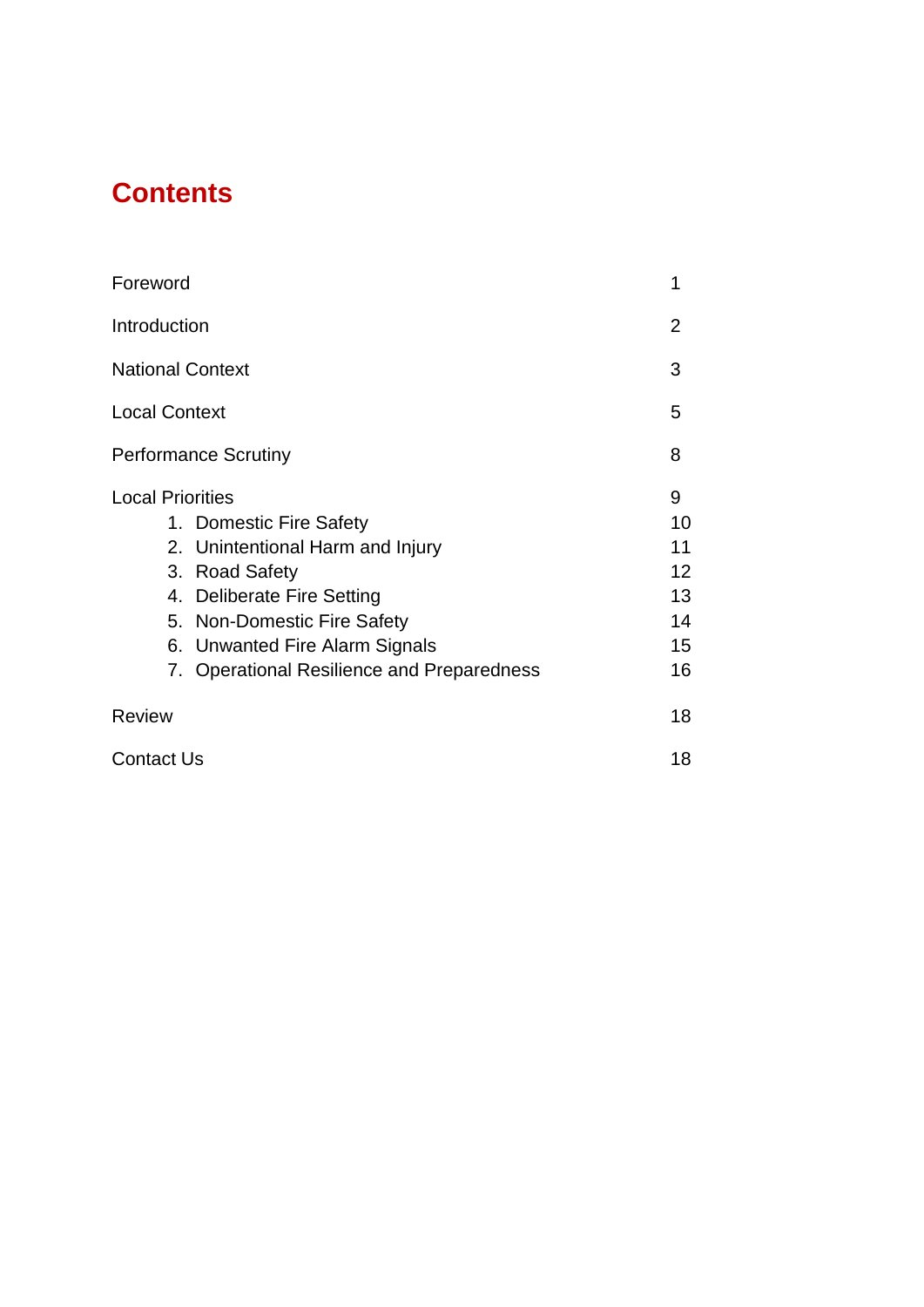## **Foreword**

As Chair of the Police, Fire and Rescue Sub Committee it gives me great pleasure to endorse the Dumfries and Galloway local Fire & Rescue Plan for 2020.

We are fortunate within our region to have such a responsive and proactive Fire & Rescue Service and the impacts of Covid -19 have tested resources and partnership working like never before.

It is testament to the strong Community Planning arrangements that we have in place for our region that effective collaboration and community involvement is at the heart of all we do.

With this new plan capturing the views and priorities of our local communities it has helped to shape the seven clear priorities that are the foundation of the plan going forward:

Priority 1 - Domestic Fire Safety Priority 2 - Unintentional Harm and Injury Priority 3 - Road Safety Priority 4 - Deliberate Fire Setting Priority 5 - Non-Domestic Fire Safety Priority 6 - Unwanted Fire Alarm Signals Priority 7 - Operational Resilience and Preparedness

As a Police, Fire and Rescue Sub Committee we support the principles of risk prioritisation and early intervention and fully acknowledge the contribution that our Fire & Rescue Service make to improving community safety and health and wellbeing across our Communities. As a Committee we will continue to provide appropriate support and scrutiny to ensure the ambitions of this new plan can be achieved.

#### **Councillor Dougie Campbell Chair, Dumfries & Galloway Police, Fire & Rescue Sub Committee**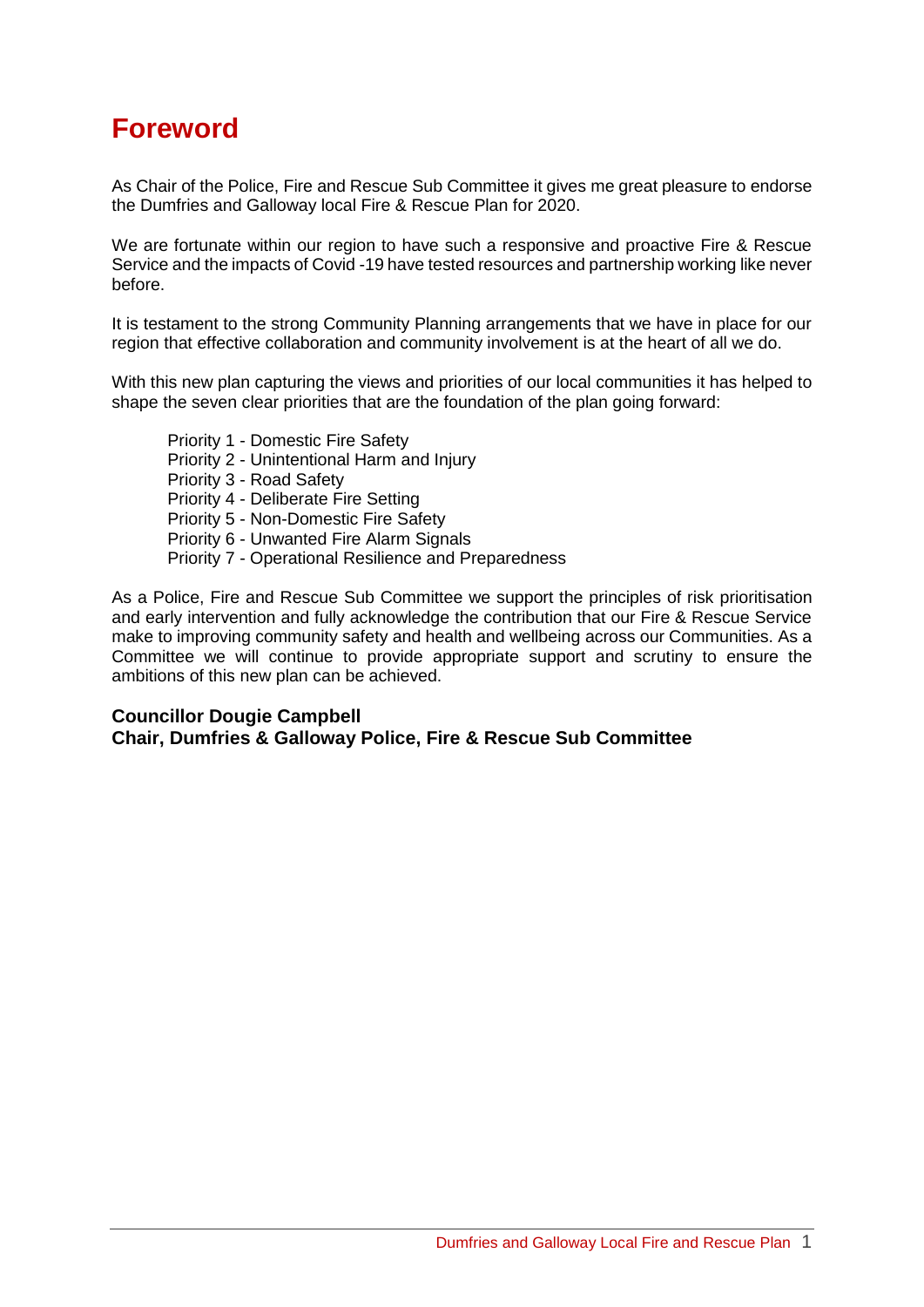### **Introduction**

Welcome to the Scottish Fire and Rescue Service (SFRS) Local Fire and Rescue Plan for Dumfries and Galloway. This plan has been created with a focus on placing our communities at the heart of everything we do, and to improve local outcomes for the people of the Dumfries and Galloway. This plan is the mechanism through which the aims of the SFRS's Strategic Plan 2019-22 and the Dumfries and Galloway Community Planning Partnership's (CPP) Local Outcomes Improvement Plan (LOIP) 2017-2027 are delivered locally to meet the agreed needs of the communities of Dumfries and Galloway.

This Plan has been developed to support the delivery of agreed local outcomes for Dumfries and Galloway communities, working in partnership with community planning partners to improve community safety, to enhance the well-being of those who live, work in, and visit Dumfries and Galloway, whilst tackling issues of social inequality.

This plan sets out my priorities and objectives for the SFRS within the Dumfries and Galloway Local Area for 2020 and beyond, and allows Local Authority partners to scrutinise the performance outcomes of these priorities. SFRS will work closely with partners in Dumfries and Galloway to ensure we are all "Working together for a safer Scotland" through targeting the risks to our communities at a local level.

As a public service organisation and as a member of the CPP, SFRS recognises that the demographics of our society are changing which will challenge us to continually improve how we deliver our services to our communities. This Plan focuses on those areas of risk and demand to maximise the potential to work in partnership. By using our capacity flexibly, more effectively and innovatively, we can ensure we direct our resources to the point of need within our communities to protect those most at risk and harm. The demands placed upon the SFRS to respond to a wide variety of incidents challenges us to ensure our personnel acquire and maintain a range of skills to enable us to respond to emergencies. Through the identification and the management of risks within the area, we will continue to prepare for these responses. However, we recognise on many occasions this demand can be reduced through effective engagement and intervention measures and through our on-going involvement with local community safety groups in the Dumfries and Galloway Local Authority area, we will continue to develop our understanding of local needs and proactively seek out consultation opportunities with all sections of the community. Using this approach, we will ensure that the services we deliver are driven by consultation, in line with public expectations and help build strong, safe and resilient communities.

Early in 2020 we faced an unprecedented challenge in the form of a global pandemic. In response to the COVID-19 outbreak, we dramatically changed how we worked so that we could continue to deliver an emergency service whilst keeping our staff and the public safe.

The pandemic is expected to have a lasting effect on society and this will change the way in which we deliver services in the long-term. The full implications are not yet known and this makes it difficult to make any far-reaching plans with certainty. As such we will keep the priorities of this Plan under regular review to ensure it remains relevant and appropriate.

#### **Craig McGoldrick Local Senior Officer**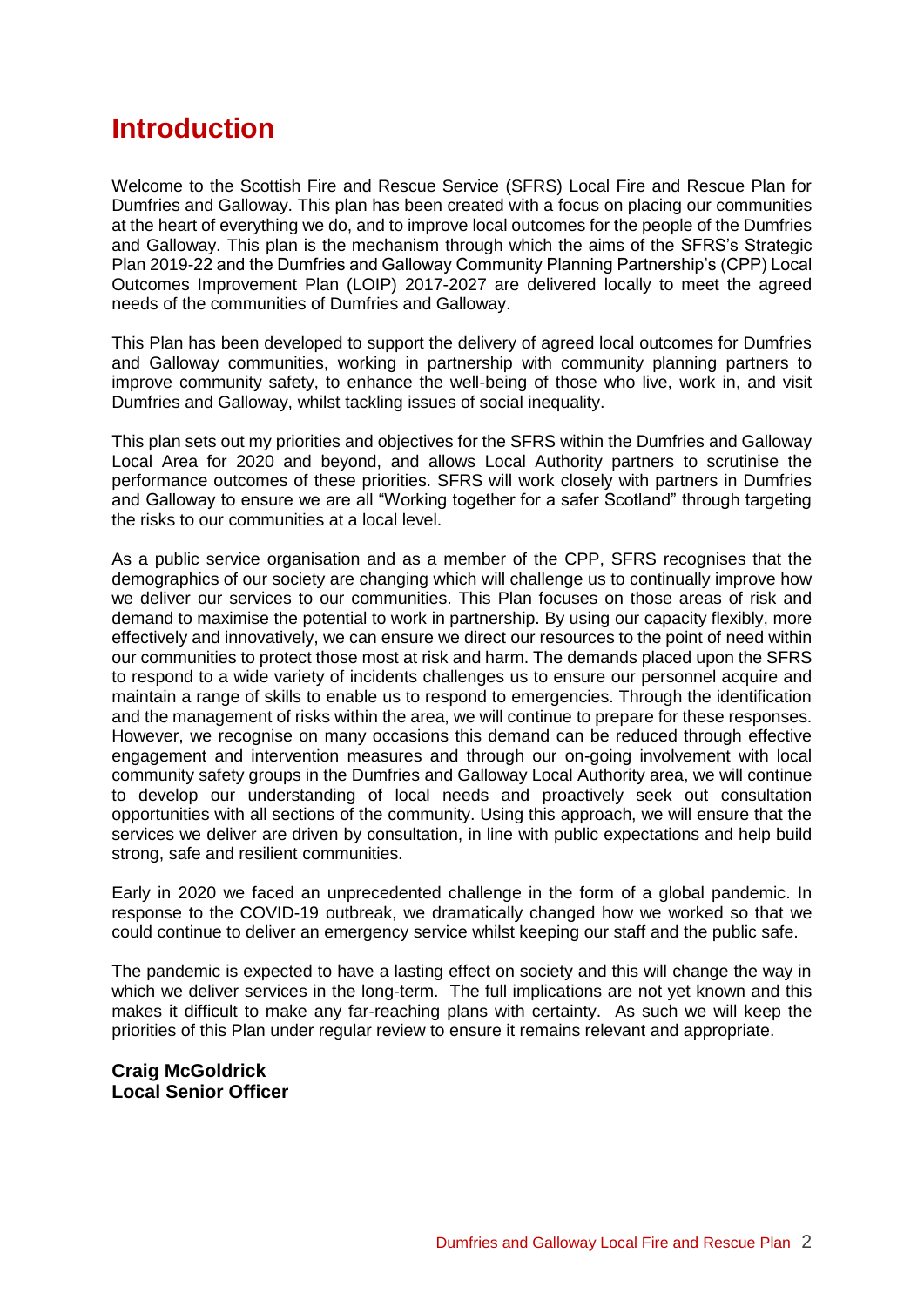## **National Context**

Scottish Ministers set out their specific expectations for the Scottish Fire and Rescue Service in the Fire and Rescue Framework for Scotland 2016. This provides the outline we should follow to ensure our resources and activities are aligned with the Scottish Government's Purpose and national outcomes.

Our [Strategic Plan 2019-22](https://www.firescotland.gov.uk/media/1476819/SFRS_Strategic_Plan_2019_22_V1.0.pdf) has been designed to meet these national expectations. Set against a complex and evolving backdrop our Strategic Plan encapsulates our mission, values and our strategic outcomes and objectives.



To ensure we can prevent the worst from happening and to be fully prepared to respond should we called, we need to be aware of any new changing risks which threaten the safety of communities or the workforce. When developing our most recent plan, cognisance was given to: our changing population and the forecasted rise in over 75s; doing what we can to balance social and economic inequality; climate change and the devastating impact the inclement weather can have on peoples' lives and livelihoods; and the threat of terrorism.

Our Strategic Plan is supported by a three-year Strategic Plan Programme which provides details on all the activities we intend to carry out to successfully achieve our ambitions. The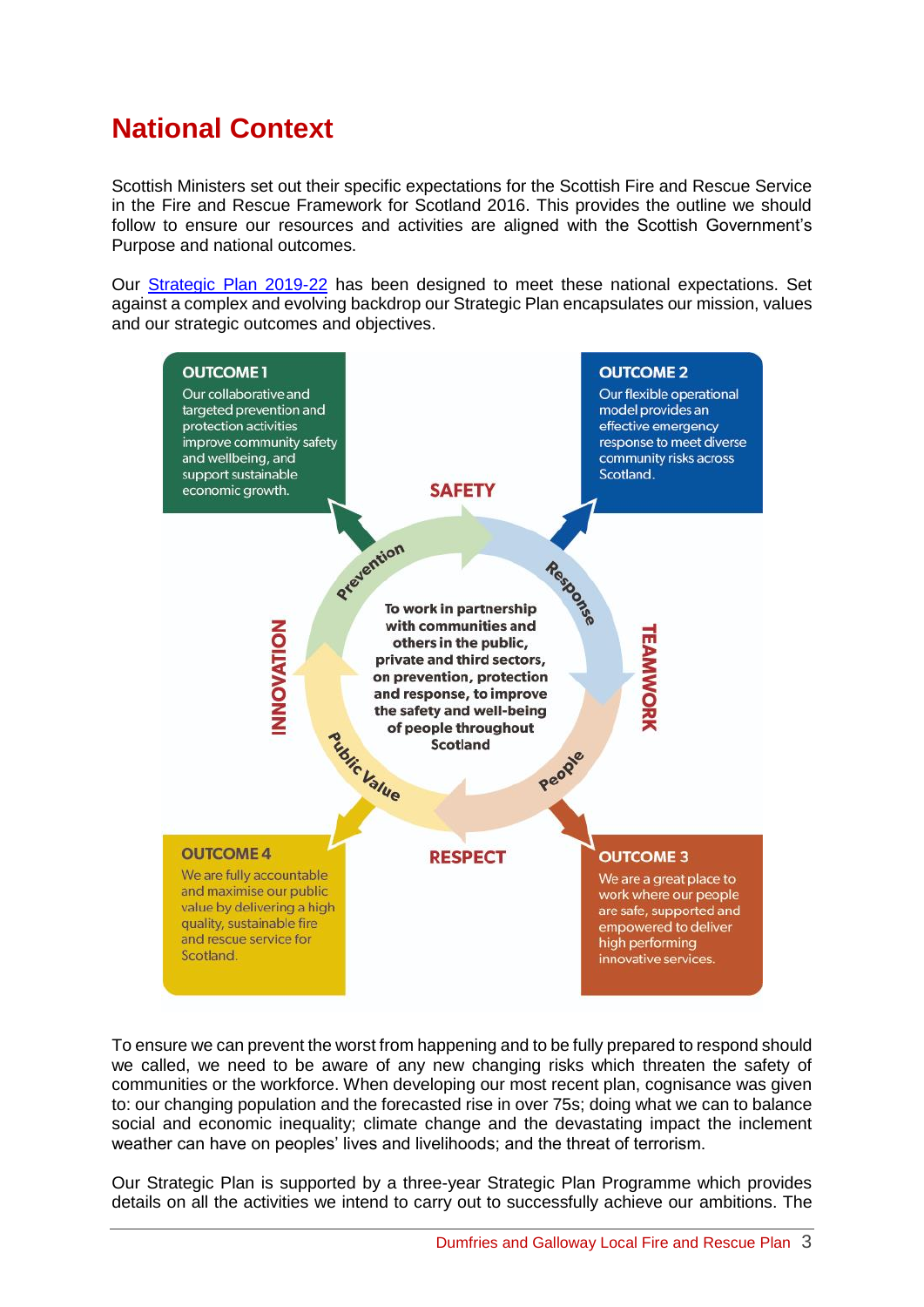Programme informs our Annual Operating Plan, which provides specific detail on the actions we carry out each year, and from which our performance is scrutinised.

This Plan is a statutory Local Fire and Rescue Plan. It sets local direction to meet the strategic outcomes and objectives outlined above. It also demonstrates how we will contribute to Community Planning Partnerships (CPPs).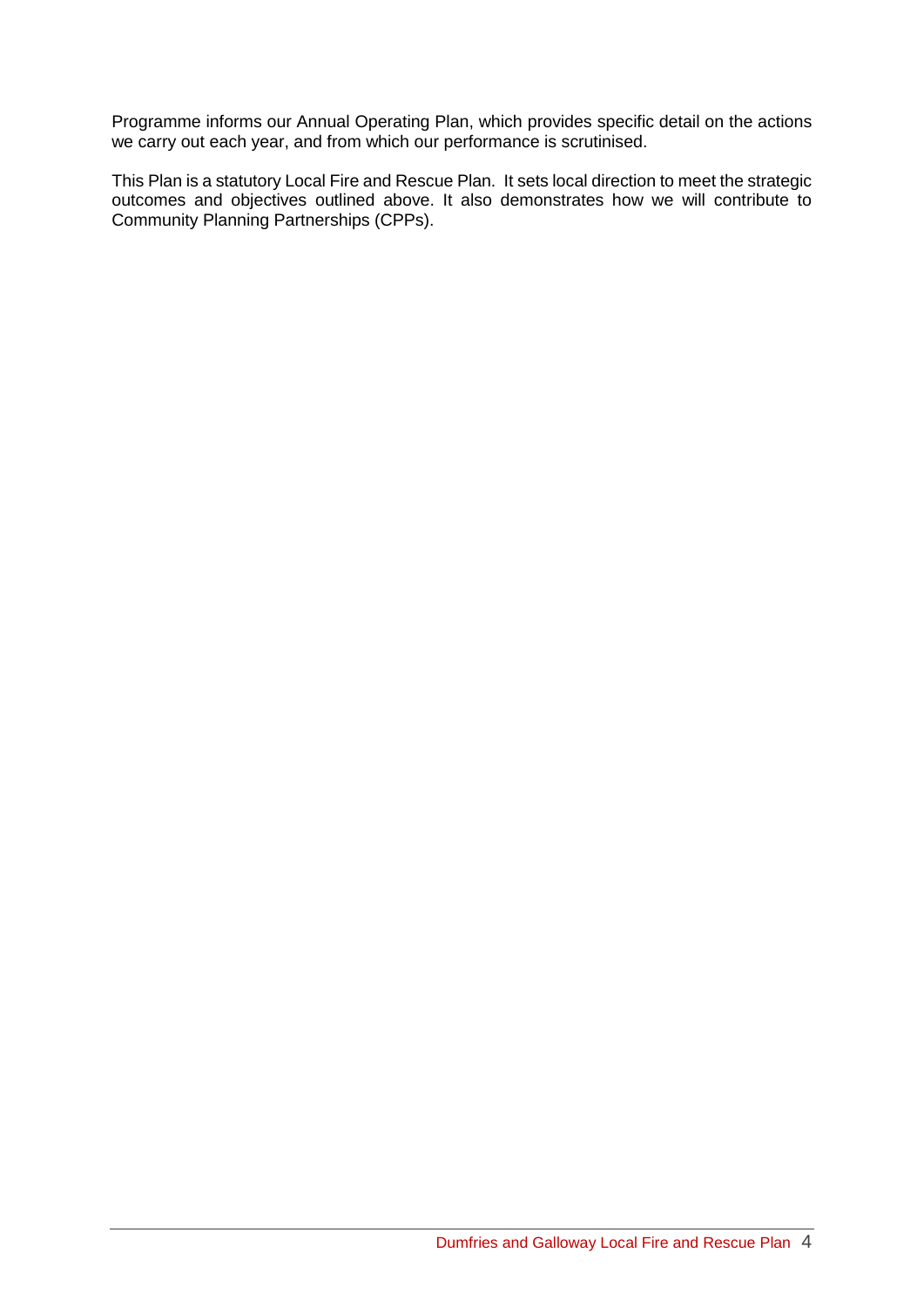## **Local Context**

The current population of Dumfries and Galloway, which is approximately 148,860 and constitutes 2.72% of the total number of persons living in Scotland, is predicted to decrease by \*2.8% by the year 2028 (\*percentage change from National Records of Scotland baseline year total for 2018).

However, during this same period the demographical aspect of the area suggests a projected significant increase in elderly residents by 23.7% for persons over the age of 75 whilst the number of people of working age and young persons are projected to fall by -16.8%. Infants and children age group up to 15 years of age is predicted to decrease by -14.2%.



To enable the SFRS to plan and deliver on a proactive and reactive basis, it is important to understand where and how demand for fire and rescue resources may arise in the short, medium and longer term. As a local authority area, Dumfries and Galloway is constituted by 12 multi-member electoral wards covering a range of diverse urban and rural communities over approximately 6,426 square kilometres. Emergency response within the local authority area is provided from 17 locations comprising of one Wholetime station (permanently crewed) and 16 stations which operate on an 'On Call' basis.

Our continued focus is to attract further career opportunities to Dumfries and Galloway; this would build upon Dumfries as the administrative centre, already sharing accommodation with a number of national functional resources including HR, Finance and Strategic Planning.

A review of operational activity across Dumfries and Galloway indicates an upward trend in overall activity levels over the last four years. In terms of fire related activity, accidental dwelling fires continue on a downward trend with these fires reducing by over one quarter of the total number of the same fire category in 2017. The provision of early warning, community engagement and the majority of incidents being dealt with in their initial stages has reduced the severity of fires within the home. The protection of, and engagement with our most vulnerable members has also been key to these reductions.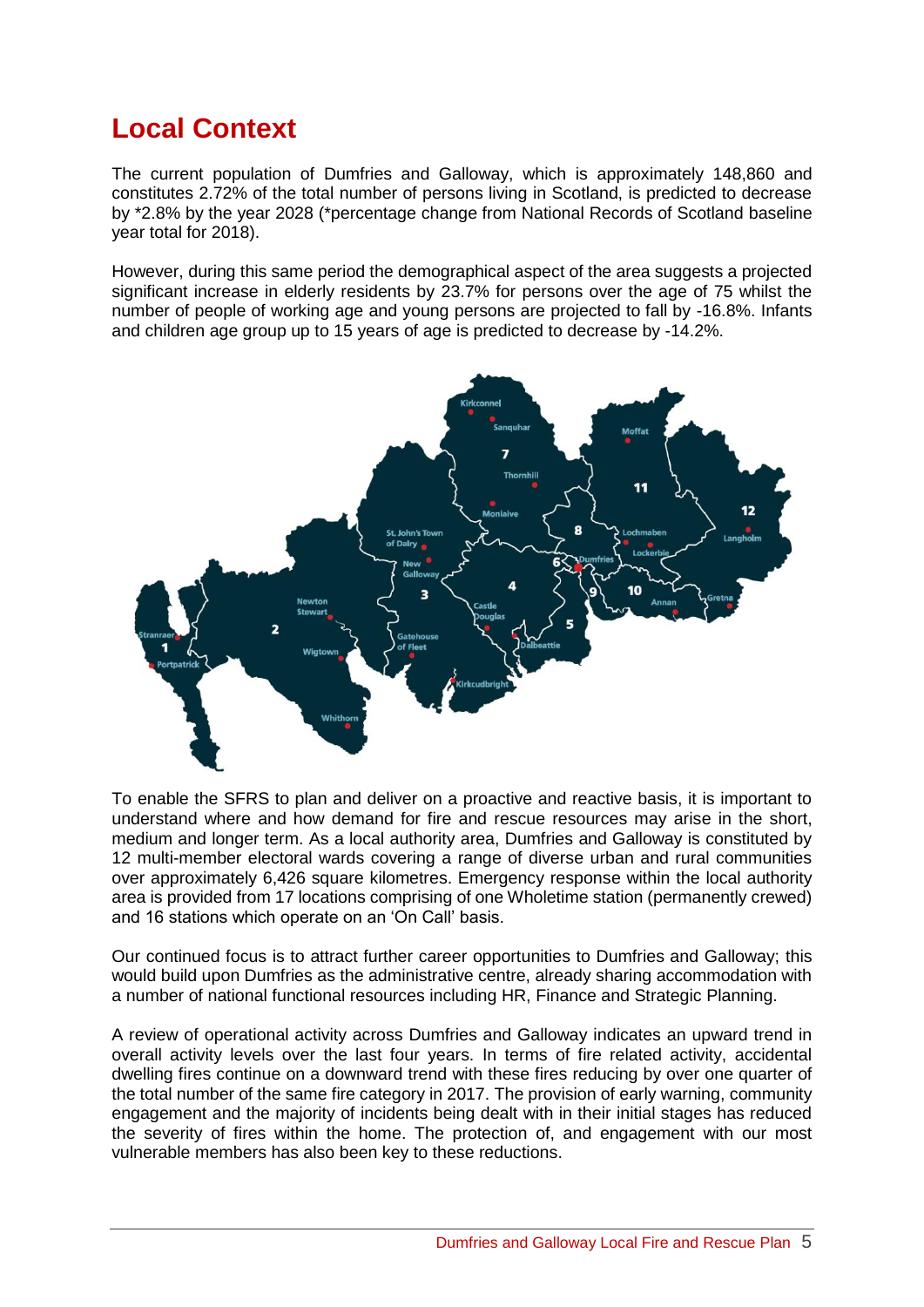Fire fatality rates within Dumfries and Galloway are extremely low with only one of the last three years reporting fire fatalities. The number of slight and serious fire casualties who are required to attend hospital due to their injuries shows a downward trend over the last three years although there was a slight increase in those taken to hospital in the last year. However, this should be taken in context with only one person requiring any treatment beyond a precautionary check-up.

Deliberate fire setting on average accounts for one in three of all fire related activity within Dumfries and Galloway. Figures indicate that although deliberate fires often fluctuate, these figures remain similar to those from previous years. Analysis identifies deliberate fire setting occurring on an ongoing basis with peaks identified during the springtime, bonfire season and during prolonged periods of dry weather. Most deliberate fires are classed as secondary in nature and on most occasions, occur in derelict properties and outdoor locations.

Whilst attendances at non-fire related emergencies on average account for around one in every five operational mobilisations and are slightly less than the number of fire related incidents, the number of fatalities and casualties are notably higher than fire related injuries (fatal and non-fatal).Whilst the majority of non-fire emergency casualties (fatal and non-fatal) are as a result of road traffic collisions within Dumfries and Galloway, another emerging trend has been identified in those persons requiring assistance from other organisations. This results in support being requested from the SFRS in the form of forcing entry into premises to render assistance to occupants or the provision of first responder (medical) assistance.



Whilst many incidents within Dumfries and Galloway are as a result of a confirmed genuine emergency, on average more than half of emergency responses made by the SFRS turn out to be false alarms. These alarms may be as a result of a genuine belief that a fire is occurring which subsequently is confirmed not to be the case or through malicious activity resulting in a report of fire being made knowing this report is false in its nature. There are also a number of warnings of fire generated by the fire alarm systems which, following an attendance and investigation, turn out to be false in their origin. Currently attendances to premises which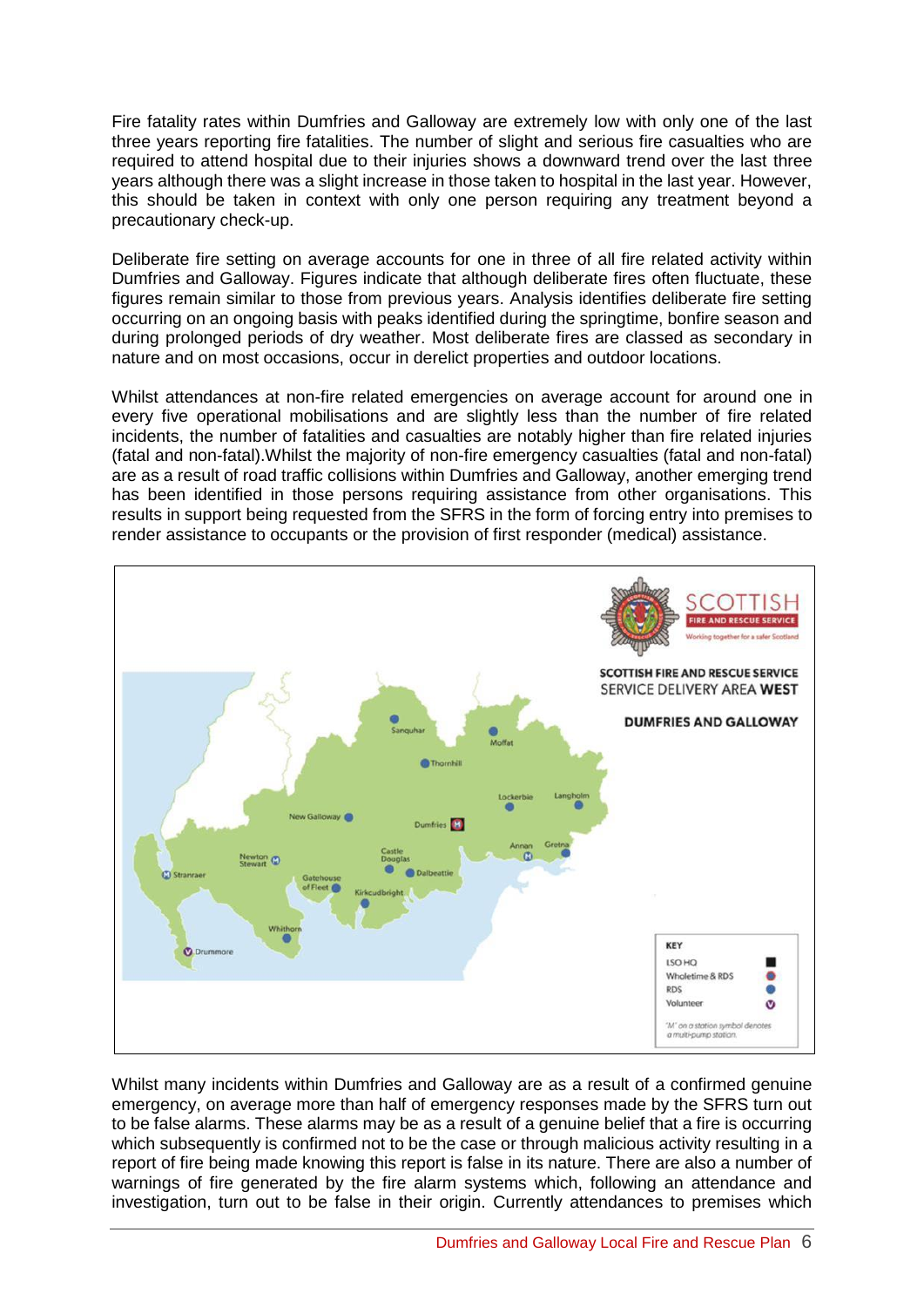generate these false signals account on average for a quarter of all emergency responses within Dumfries and Galloway resulting in disruption to those within the premises in which the alarm activates and also to the SFRS who, on many occasions, are diverted from other activities to attend these incidents. The remaining quarter of all emergency responses to all other false alarms are attributed to calls for domestic dwellings following genuine calls from members of the public with concerns or through tele linked systems employed to protect the wellbeing of those residents living within.

Reducing service demand, whilst developing the role of the SFRS as part of the ongoing process of public service reform, presents both challenges and opportunities for us to become more integrated in the community planning partnership environment. The introduction of the Community Empowerment (Scotland) Act 2015 placed a statutory duty upon the SFRS to take on an enhanced leadership role in community planning and through its active participation within the Dumfries & Galloway Strategic Partnership and Community Planning Executive Group.

Through these forums the Service has participated in the development of Dumfries and Galloway's Local Outcome Improvement Plan and its eight outcomes:

*Outcome 1: Everyone who needs help to work receives the right support. Outcome 2: Learning opportunities are available to those who need them most Outcome 3: Health and wellbeing inequalities are reduced Outcome 4: There is affordable and warm housing for those who need it most Outcome 5: The money available to people on benefits and low wages is maximised Outcome 6: People are safe and feel safe Outcome 7: People are well connected Outcome 8: Individuals and communities are empowered.*

The SFRS are committed, in partnership, to addressing these key issues and the delivery of local outcomes that make a positive contribution across Dumfries and Galloway's communities. In developing this Local Fire and Rescue Plan, the SFRS will seek to ensure its activities compliment and support the locality planning process. Operationally, working closely with the 12 Ward Officers and D&G Community Safety Team, the Service will be better able to undertake an assessment of community risk, identify and responding to their needs at a local level. Assurance that all of this is being managed effectively will be achieved through engaging closely within the D&G Area committee structure.

With the development of the Community Justice Outcomes Improvement Plan (CJOIP) within Dumfries and Galloway following the introduction of the Community Justice (Scotland) Act 2016, the SFRS will ensure, as a statutory partner within the Dumfries and Galloway Community Justice Partnership, its resources contribute to support the delivery of the CJOIP.

The delivery of shared outcomes is embedded within Dumfries and Galloway through its range of community planning approaches. Dumfries and Galloway Community Planning Partnership is committed to the delivery of its vision of working together "to create an ambitious, prosperous and confident Dumfries and Galloway where people achieve their potential".

The SFRS takes an active role in the delivery of these priorities and their intended outcomes through participation and engagement across the partnership arena. Supporting the delivery of Anti-Social Behaviour, Adult and Child Protection, Health and Social Care including Alcohol and Drug strategies are examples of where the SFRS can collaborate in the delivery of these priorities at a local level whilst pursuing the key priorities of this Local Fire and Rescue Plan.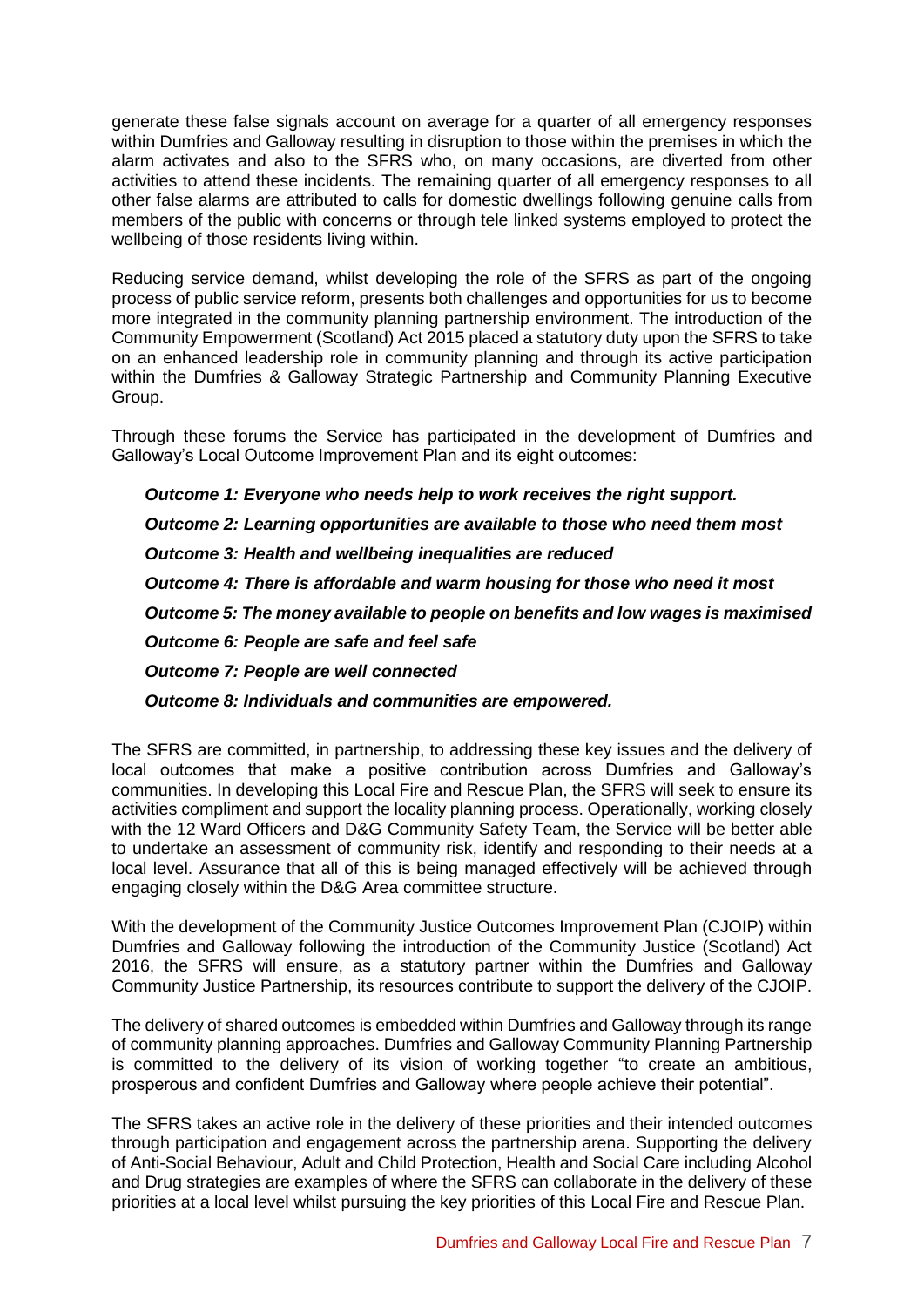## **Performance Scrutiny**

Overseeing the performance of the SFRS at local level is the responsibility of the Dumfries and Galloway Police and Fire Sub Committee. Within this forum the Sub Committee undertakes the process of scrutiny to monitor against the priorities within Dumfries and Galloway's Local Fire and Rescue Plan and also engages with the Local Senior Officer in matters arising on a regional or national basis.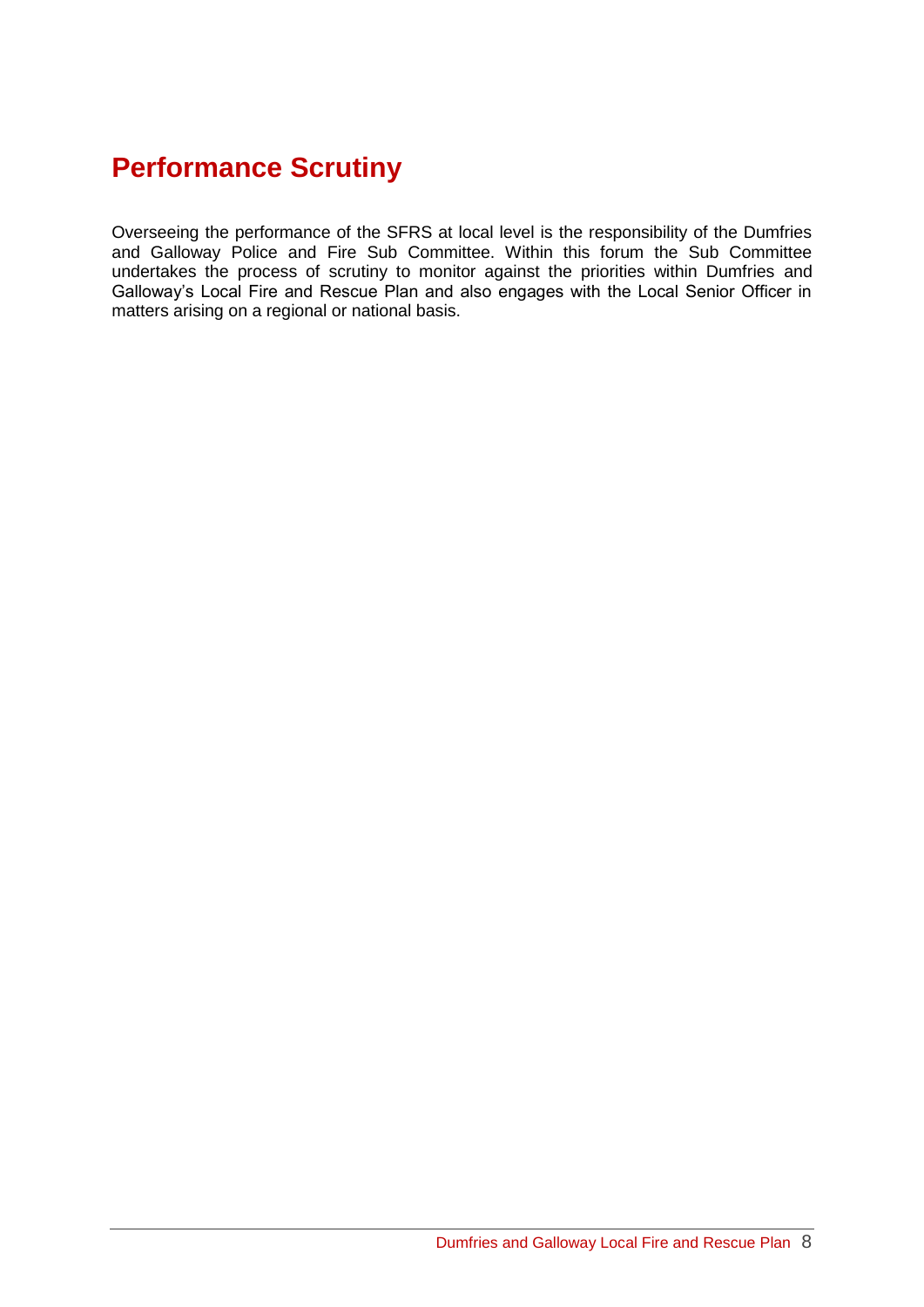## **Local Priorities**

In identifying the priorities for this Plan (listed below), we engaged with communities and stakeholder in Dumfries and Galloway. The engagement process involved asking the views of citizens in relation to what the SFRS priorities should be in the local area, what additional work SFRS should undertake and asking if SFRS should target those most at risk. This proved valuable in ensuring that the services SFRS delivers meets the needs and expectations of the local community.

- **Priority 1. Domestic Fire Safety**
- **Priority 2. Unintentional Harm and Injury**
- **Priority 3. Road Safety**
- **Priority 4. Deliberate Fire Setting**
- **Priority 5. Non-Domestic Fire Safety**
- **Priority 6. Unwanted Fire Alarm Signals**
- **Priority 7. Operational Resilience and Preparedness**

| <b>SFRS Local Area</b><br><b>Plan Priorities</b>                                                  | Domestic Fire<br>Priority 1<br>Safety | Harm and Injury<br>Unintentional<br>Priority 2 | Road Safety<br>Priority 3 | Fire<br>Priority 4<br>Setting<br>Deliberate | Non-Domestic<br>Fire Safety<br>Priority 5 | Priority 6<br><b>UFAS</b> | & Preparedness<br>Ops Resilience<br>Priority 7 |
|---------------------------------------------------------------------------------------------------|---------------------------------------|------------------------------------------------|---------------------------|---------------------------------------------|-------------------------------------------|---------------------------|------------------------------------------------|
| <b>LOIP Outcomes</b>                                                                              |                                       |                                                |                           |                                             |                                           |                           |                                                |
| <b>Outcome 1</b><br>Everyone who needs<br>help to work receives<br>the right support              |                                       |                                                |                           |                                             |                                           |                           |                                                |
| <b>Outcome 2</b><br>Learning<br>opportunities are<br>available to those<br>who need them most     |                                       |                                                |                           |                                             |                                           |                           |                                                |
| <b>Outcome 3</b><br>Health and wellbeing<br>inequalities are<br>reduced                           |                                       |                                                |                           |                                             |                                           |                           |                                                |
| <b>Outcome 4</b><br>There is affordable<br>and warm housing for<br>those who need it<br>most      |                                       |                                                |                           |                                             |                                           |                           |                                                |
| <b>Outcome 5</b><br>The money available<br>to people on benefits<br>and low wages is<br>maximised |                                       |                                                |                           |                                             |                                           |                           |                                                |
| <b>Outcome 6</b><br>People are safe and<br>feel safe                                              |                                       | $\checkmark$                                   |                           | $\checkmark$                                | $\checkmark$                              |                           |                                                |
| <b>Outcome 7</b><br>People are well<br>connected                                                  |                                       |                                                |                           |                                             |                                           |                           |                                                |
| <b>Outcome 8</b><br>Individuals and<br>communities are<br>empowered                               |                                       |                                                |                           |                                             |                                           |                           |                                                |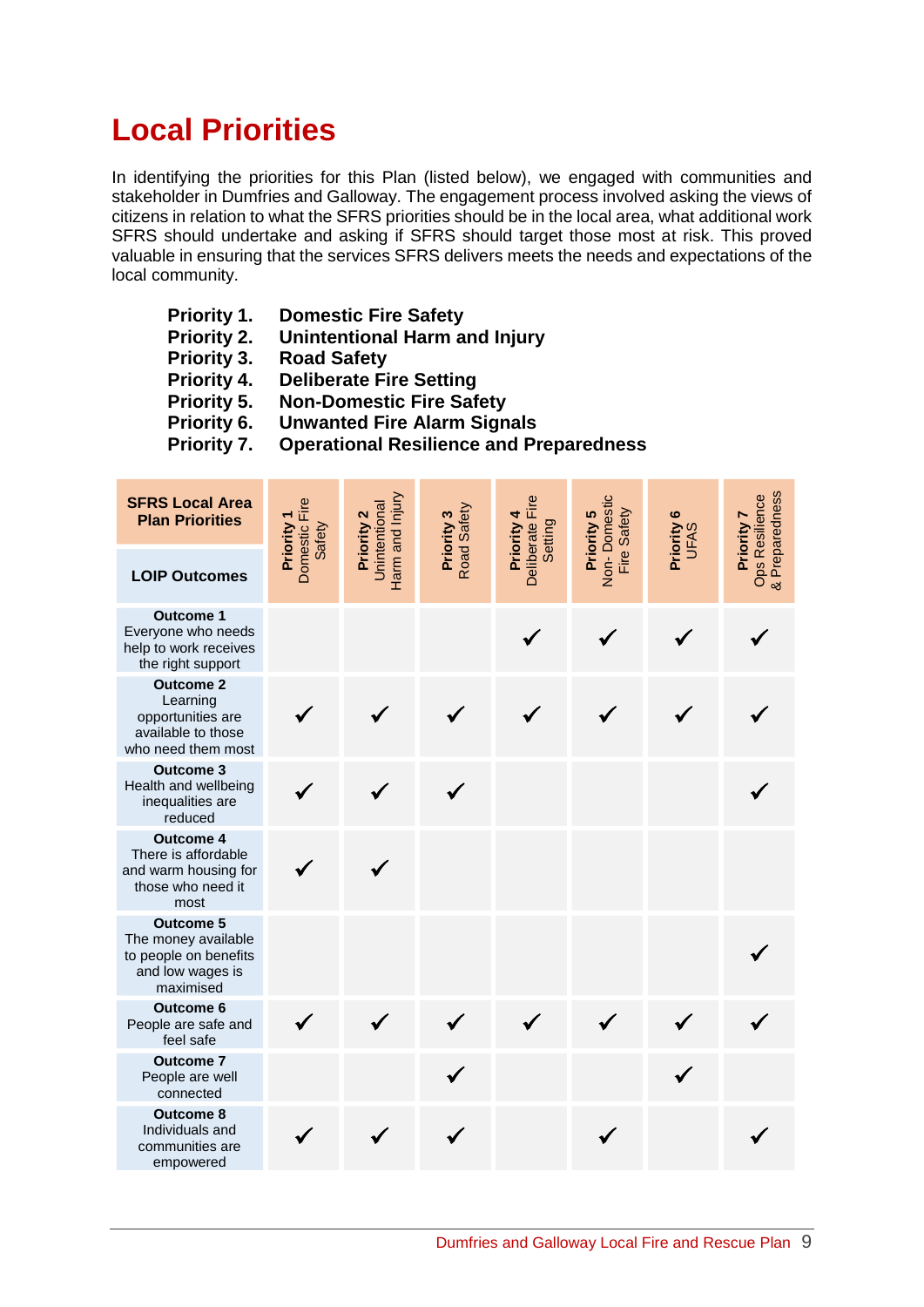#### **1. Domestic Fire Safety**

Fire safety within the home is a key prevention strategy for the SFRS as the consequence of fires within the home can result in a range of impacts on individuals, families, social landlords and communities. For organisations, the requirement to respond, intervene and deal with the aftermath of domestic fires places demand on its resources. To reduce this demand, it is essential approaches to prevention are evidence based in order to maximise and focus resources to make the biggest impact to safeguard those most at risk of fire.

Analysis of accidental dwelling fire data identifies cooking as the most common cause of fires within the home in Dumfries and Galloway and also the most prevalent cause where fire related injuries are sustained by occupants. Distraction has been identified as the main contributory factor where accidental dwelling fires and/or injuries occur. Those who are deemed at risk from fire may also have other vulnerabilities and impairments due to age, health or mobility reasons and they may also be receiving support from other partners. The scope therefore exists to work more closely together to protect those most at risk from fire through effective information sharing.

In order to reduce the potential for fires from occurring, influencing positive change in occupant behaviours through raising fire safety awareness will be at the forefront of our preventative activities. By increasing the ownership of working smoke detection, the means of giving early warning of fire will also contribute to mitigating the severity of fires and fire related injuries within the home. By using assistive technology such as 'Telecare', the opportunity exists to further enhance the safety of those who are at risk from fire.

#### **We will seek to reduce accidental dwelling fires and fire related injuries within the home by:**

- *Promoting and undertaking Home Fire Safety Visits to those deemed at risk from fire.*
- *Working with our partners in Dumfries and Galloway to share information where fire risks within the home have been identified and to provide solutions to protect those who are at risk.*
- *Focusing engagement activities in those areas where Service demand has been identified.*
- *Supporting the provision of assistive technology within the home to increase occupant safety.*

#### **We will monitor our progress in promoting our domestic safety strategy by:**

- *Reducing the number of accidental dwelling fires and their severity.*
- *Reducing the number and the severity of fatal and non-fatal fire related injuries.*
- *Increasing the presence of working smoke/heat detection within homes of the most vulnerable.*

#### **By achieving a reduction in the frequency and severity of accidental dwelling fires and fire related injuries we will:**

- *Support the safety and wellbeing of Dumfries and Galloway residents.*
- *Support the independent living of vulnerable members within our communities.*
- *Reduce the social and economic cost of fires and fire related injuries.*
- *Reduce demand on the SFRS and its partners.*
- *Make our communities safer.*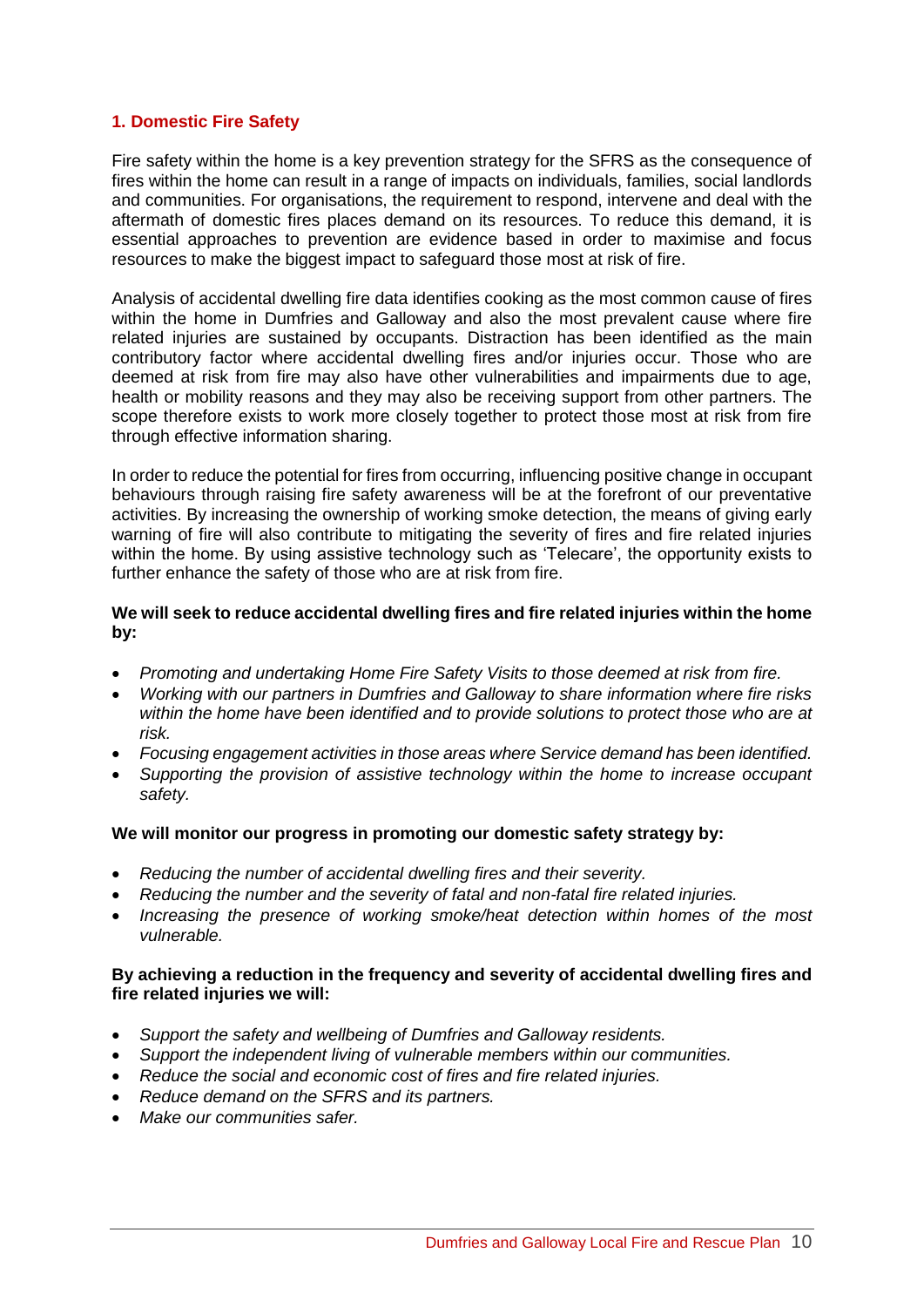#### **2. Unintentional Harm and Injury**

It is not uncommon for those at risk from fire to also be at risk from other injuries within the home, in particular from injuries arising from slips, trips and falls. Requests to the SFRS to provide assistance directly through a first responder role or to provide support to other agencies are increasing. Analysis of data indicates falls are a common cause of accidental deaths and injuries and account for a significant proportion of admissions to hospital. Those persons injured through falls may often by affected by other medical conditions such as dementia. The SFRS has a role to play in contributing to the protection of those at risk from injury and harm within the home. Through operational attendances and delivery of home fire safety visits, we have the opportunity to identify those at risk and through an assessment of such risk, refer individuals to partner organisations for additional support.

Out of the domestic environment, the SFRS respond to a range of non-fire related emergencies. We respond to flooding and water related incidents throughout the region. We will continue to develop our staff to meet local needs including undertaking preventative measures such as water safety inputs to children as well as working with our Local Resilience Partners and other key groups to minimise the risk. To maximise impact and safety within our communities our resources are continually reviewed to make sure they are in the correct locations.

Due to the increase in number of non-fire related incidents now attended by the SFRS and the increased emphasis being given to road safety within Dumfries and Galloway, road safety is now included within priority area 3. – Road Traffic Collisions.

#### **We will seek to reduce the impact of unintentional injury and harm by:**

- *Utilising our Home Fire Safety Visit programme to assess for non-fire related risk and refer those deemed at risk from injury and harm to partners to provide additional support.*
- *Raising awareness of fire and rescue service personnel as to those factors that increase the risk of unintentional injury or harm.*
- *Focusing resources where demand has been identified and deliver key safety messages.*

#### **We will monitor the effectiveness of our intervention strategies by:**

- *Reviewing the number of requests for assistance from other agencies and for the provision of medical and first responder support.*
- *Reduce the number of other non-fire related emergencies and the frequency and severity of injuries arising from these incidents.*

#### **By achieving a reduction in the frequency and severity of unintentional harm and injuries we will:**

- *Reduce the social and economic cost of unintentional harm and injury.*
- *Support vulnerable members within our communities to live independently within their communities.*
- *Ensure the safety and wellbeing of those living, working and visiting Dumfries and Galloway.*
- *Make our communities safer.*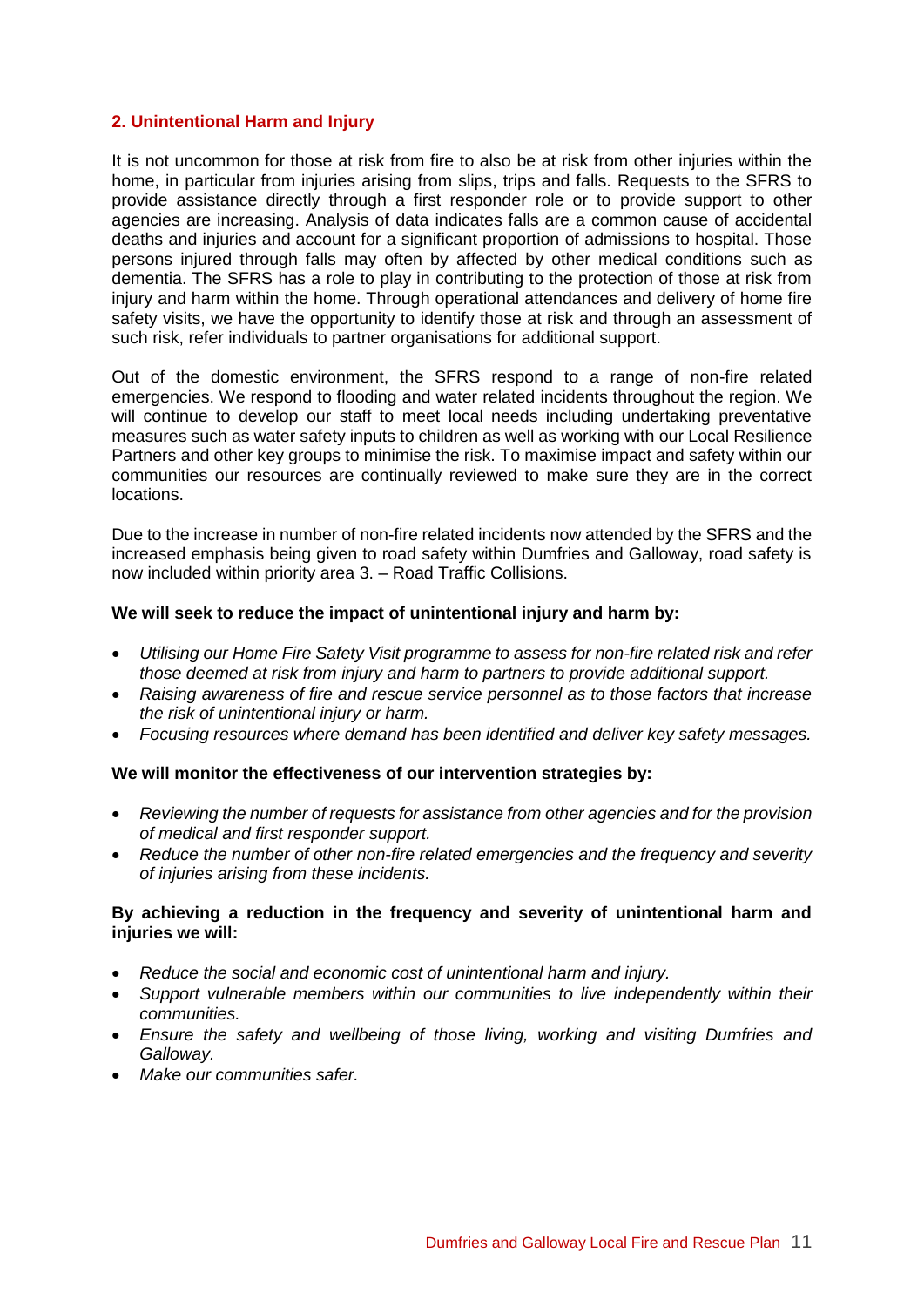#### **3. Road Safety**

The most common non-fire related incident type attended within Dumfries and Galloway out with the domestic environment are Road Traffic Collisions (RTC). This incident type also accounts for the majority of all fatal and non-fatal injuries from any of the incident types. Consequences of RTC's can have a serious impact on those involved, their families and the predominantly rural communities they live in.

The number of people seriously and slightly injured on the regions roads has dropped considerably and is in line with Scottish Government expectations. Although the number of people killed has reduced over the years, this is still short of our local ambitions. Improvements in this priority area are due to ongoing education programmes, encouragement, enforcement, road improvements and advances in car technology. A single road death is still one too many and, as an organisation, we will continue to work towards 'zero' road deaths on the region's roads.

Responding to RTCs is a statutory duty for the SFRS, however a collective approach is required amongst community planning partners to support risk reduction measures. As a partner, the SFRS will support the education of young drivers who are considered to be an 'at risk' group and support other initiatives intended to reduce the instances and impact of RTCs within Dumfries and Galloway. We will continue to support and drive forward initiatives through our membership of the Dumfries and Galloway Road Safety Partnership.

#### **We will seek to reduce the number of Road Traffic Collisions and resulting fatal and non-fatal injuries on the regions roads by:**

- *Working in partnership to deliver targeted road safety programmes to young drivers.*
- *Working in partnership to deliver targeted road safety programmes and messages to 'Priority Focus Areas' including speed and motorcycles, vulnerable road users, and age.*
- *Working with and leading Dumfries and Galloway Road Safety Partnership to analyse data, identify action areas and create initiatives to reduce deaths and injuries, to meet the Scottish Government's ambition of zero deaths on Scotland's roads.*
- *Working with our partners in Dumfries and Galloway to share information where RTC trend patterns have been identified to assist with remedial work and reduction strategies.*

#### **We will monitor our progress in promoting road safety by:**

• *Reducing, year on year, the number of fatalities and casualties from RTC's in Dumfries and Galloway.*

#### **By achieving a reduction in the number of Road Traffic Collisions and the severity of those injured we will:**

- *Make our communities safer. Support the independent living of vulnerable members within our most rural communities by having access to safer roads.*
- *Provide empowerment opportunities for communities and individuals.*
- *Reduce demand on the SFRS and its partners.*
- *Reduce the number of hospital admissions, and the associated costs to the NHS and other organisations due to RTC related injuries.*
- *Encourage young drivers and other groups to be responsible road users through active engagement and education.*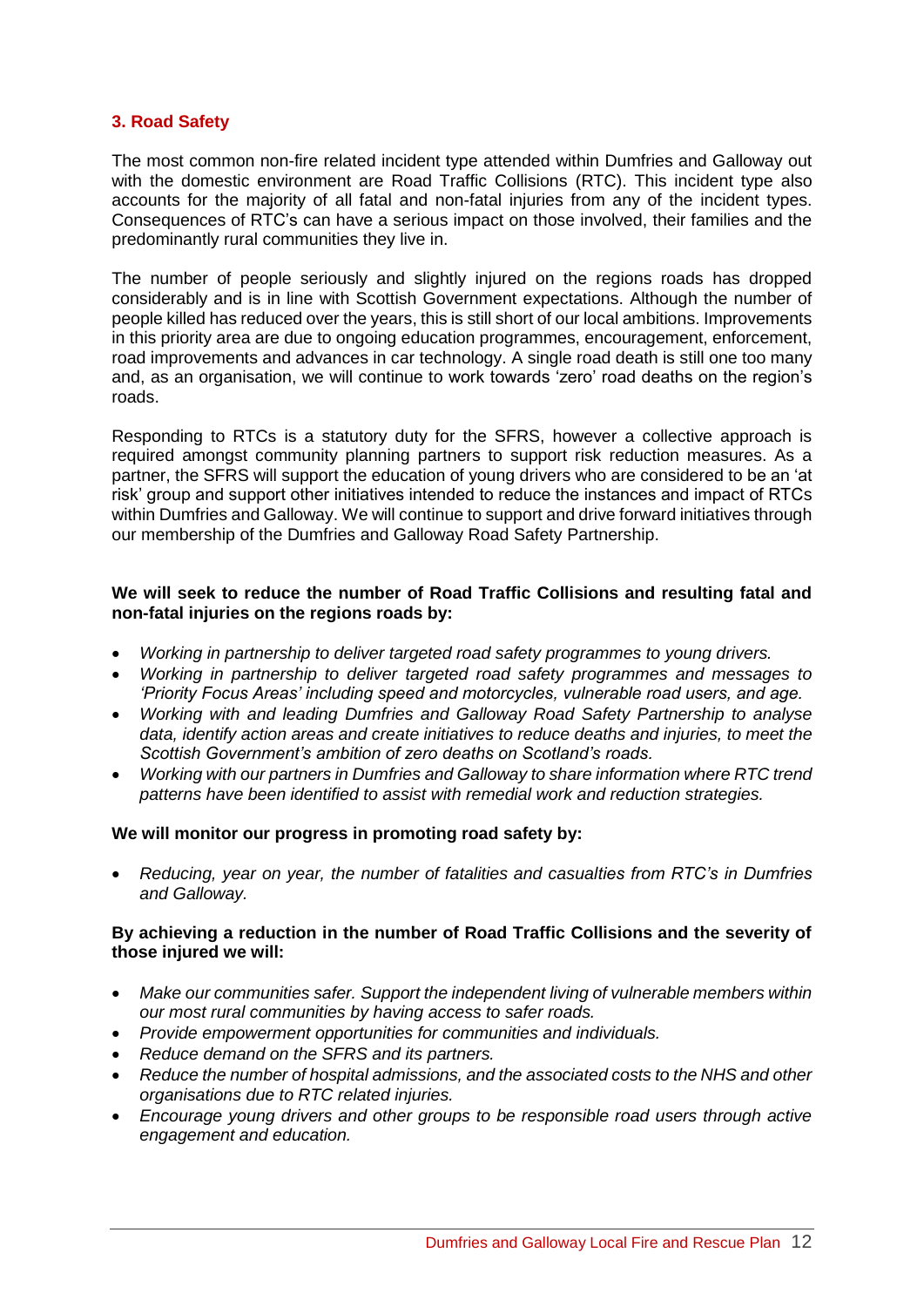#### **4. Deliberate Fire Setting**

Deliberate fire setting accounts for a significant number of operational incidents with Dumfries and Galloway and takes various forms. Whilst a small proportion involves occupied buildings, vehicles and outdoor structures (primary fires), the majority of deliberate fires are classed as secondary in nature and on most occasions occur in outdoor locations.

Analysis of incident data identifies deliberate secondary fires occurring throughout the year, however peak activity is noted in the springtime, during the bonfire season and when prolonged periods of dry weather arise. Deliberate fire setting is regarded as anti-social behaviour and is also criminal in nature. These acts can lead to serious consequences such as personal injury, damage to property and the environment. Dealing with instances of deliberate fire setting also diverts fire and rescue resources from other meaningful activities.

Working in partnership, we will seek to combine our information to identify those parts of our communities that are being affected by anti-social behaviour in order to reduce such instances whilst tackling the underlying causes of such behaviour. On some occasions the SFRS will work with Police Scotland to investigate deliberate fire setting to determine the cause and if possible, those responsible for such acts. Diversionary and engagement activity is regarded as an important approach in tackling anti-social behaviour and will continue to be part of our approach to raise awareness of the impact of this unwanted activity.

#### **We will seek to reduce the instances of fire related anti-social behaviour by:**

- *Identifying those parts of Dumfries and Galloway's communities affected by deliberate fire setting to share this information with our partners.*
- *Utilising our Firesetters and school's education programmes to raise awareness of the impact of fire related anti-social behaviour.*
- *Working with partners to develop joint strategies to reduce the risk posed by deliberate fire setting and to mitigate its impacts.*

#### **We will monitor the effectiveness of reducing fire related anti-social behaviour by:**

- *Reduce the number and type of deliberate fire setting incidents within Dumfries and Galloway.*
- *Evaluating the effectiveness of our young engagement programmes.*

#### **By achieving a reduction in fire related anti-social behaviour we will:**

- *Enable the SFRS to divert its resources towards other community-based activities.*
- *Protect the natural and built environment.*
- *Support the promotion of active and responsible citizenship across Dumfries and Galloway's communities.*
- *Support our communities in feeling safe from crime, disorder and danger.*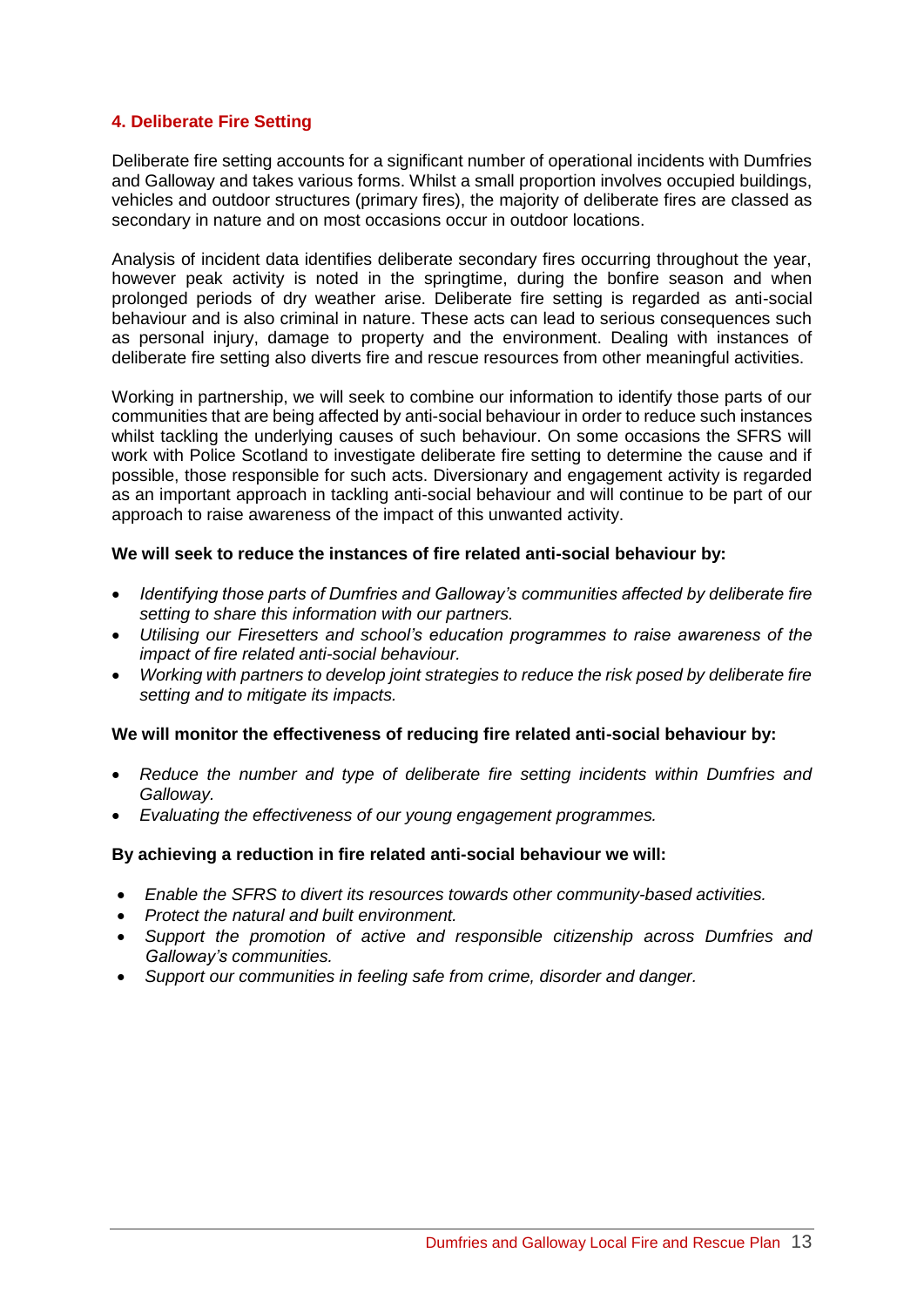#### **5. Non-Domestic Fire Safety**

In general, all workplaces and businesses are classed as non-domestic premises and as such come within the scope of Part 3 of the Fire (Scotland) Act 2005 (the Act) which places duties on persons responsible for these premises to comply with the Act and its associated regulations. The SFRS has a statutory duty to promote fire safety and where required enforce compliance with fire safety legislation. To discharge this duty and to secure compliance, the SFRS has adopted an approach utilising advice, education and where required formal enforcement powers.

Given the variety of premises which come within the scope of the Act, the SFRS has developed a fire safety enforcement framework which is based on the principal of risk combined with historical fire data across occupancy groups to create the fire safety audit programme. Those premises which present a higher degree of risk from fire are subject to regular fire safety audits to verify compliance.

The impact of fire can have a devastating impact on business, employment, the provision of critical services and also our heritage. Evidence suggests that premises affected by a serious fire experience a high failure rate. The SFRS will undertake its audit programme to support Dumfries and Galloway's ambition to grow its economy during this challenging period following Coronavirus, and seek to safeguard its culture, heritage and continuation of employment opportunities.

#### **We will seek to reduce the instances of fires within non-domestic property by:**

- *Undertaking our fire safety audit programme in accordance with the SFRS Enforcement Framework.*
- *Engaging with duty holders to promote responsible fire safety management of premises that come under the auspices of Part 3 of the Fire (Scotland) Act 2005.*
- *Working in partnership to ensure the appropriate provision of fire safety standards are incorporated in new premises under construction or premises undergoing material changes.*
- *Working in partnership with other enforcement agencies and organisations to support legislative compliance.*

#### **We will monitor the effectiveness of reducing fires in non-domestic premises by:**

- *Reduce the number of fires in non-domestic premises and the type of premises involved in fire.*
- *Reviewing the number and types of fire safety audits carried out across Dumfries and Galloway.*
- *Reviewing the outcome of fire safety audits carried out in non-domestic premises.*

#### **By achieving a reduction in fires within non-domestic premises we will:**

- *Enable the industrial, commercial, and service sector to maintain business continuity and employment across Dumfries and Galloway.*
- *Reduce the potential for loss of life and injury.*
- *Protect Dumfries and Galloway's culture and heritage.*
- *Protect the natural and built environment and reduce the impact of fire on our communities.*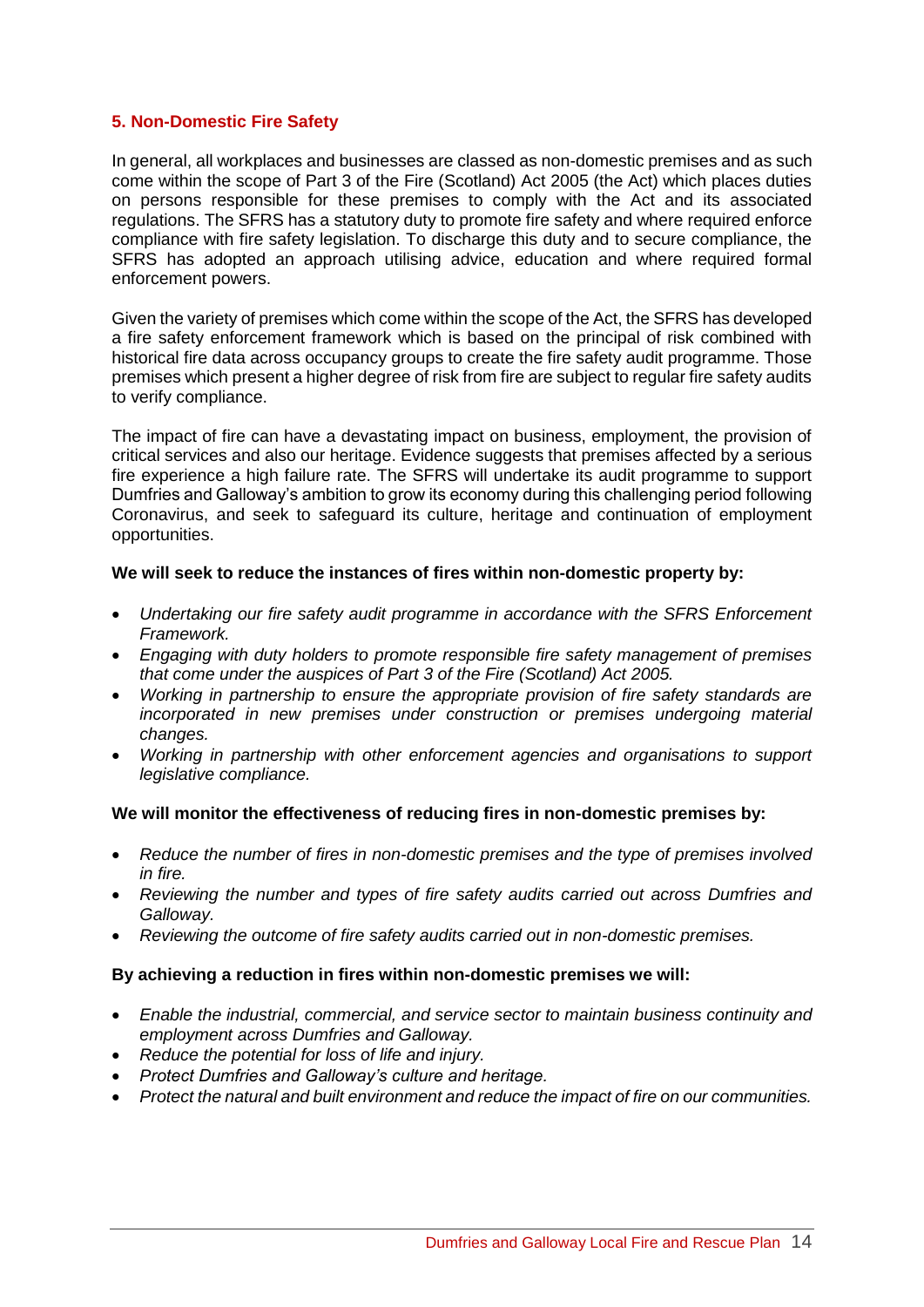#### **6. Unwanted Fire Alarms**

Fire protection within premises can be viewed as a holistic approach for the purposes of safeguarding life and/or property by inhibiting, growth and spread of fire. The design and use of premises will influence the extent of the fire protection required to be incorporated within it. In developing a fire protection strategy for the various premises' types and for that strategy to be successful, a key component is the provision of early warning of fire. The provision of early warning enables those within premises sufficient time for them to exit the building to a place of safety in the event of fire.

Whilst a small number of fire alarm signals generated are due to confirmed fire conditions being present, there are an even greater number of signals generated, which when investigated, have occurred when no fire conditions have been present. On such occasions these are known as 'Unwanted Fire Alarm Signals' (UFAS) and is defined as 'an event which has required an operational attendance by the fire and rescue service due to the unwanted actuation of a fire alarm system'. On these instances the signal may originate from a monitoring/call centre as a result of an automatic activation of the fire alarm system or a person activating the fire alarm system either maliciously or with good intentions believing a fire was occurring within a nondomestic premises.

The impact of responding to UFAS incidents causes disruption to the premises working environment and to the range of activities the SFRS undertake. Unnecessary blue light journeys also create additional risks and hazards to firefighters and to the public whilst responding to UFAS incidents and also have a detrimental impact on the environment through additional carbon emissions. Active and positive engagement with occupiers to take responsibility in limiting the number of UFAS incidents within their premises is integral to reducing these impacts.

#### **We will seek to reduce the instances of Unwanted Fire Alarm Signals by:**

- *Investigating every cause of alarm and engaging with those responsible for fire warning systems following an operational attendance at a UFAS incident.*
- *Analysing our UFAS attendances at those premises that give cause to frequent generation of false alarms to identify trends and support occupiers to develop demand reduction plans.*
- *Instigating where required, formal fire safety enforcement measures to ensure appropriate demand reduction action is taken by those responsible for premises generating unacceptable levels of false alarms.*

#### **We will monitor the effectiveness of mobilising to Unwanted Fire Alarm Signals by:**

- *Reduce the number of attendances at non-domestic premises and review the type of premises generating unwanted false alarm signals across Dumfries and Galloway.*
- *Evaluating the outcomes of occupier's demand reduction plans to review progress and identify and share good practice.*
- *Reviewing our attendances at UFAS incidents to ensure our attendances are based on an assessment of risk and demand.*

#### **By achieving a reduction in Unwanted Fire Alarm Signals, we will:**

- *Minimise the disruption to business and service continuity across Dumfries and Galloway.*
- *Increase the capacity of the fire and rescue service to carry out other activities.*
- *Reduce the risk to firefighters and public whilst responding to UFAS incidents.*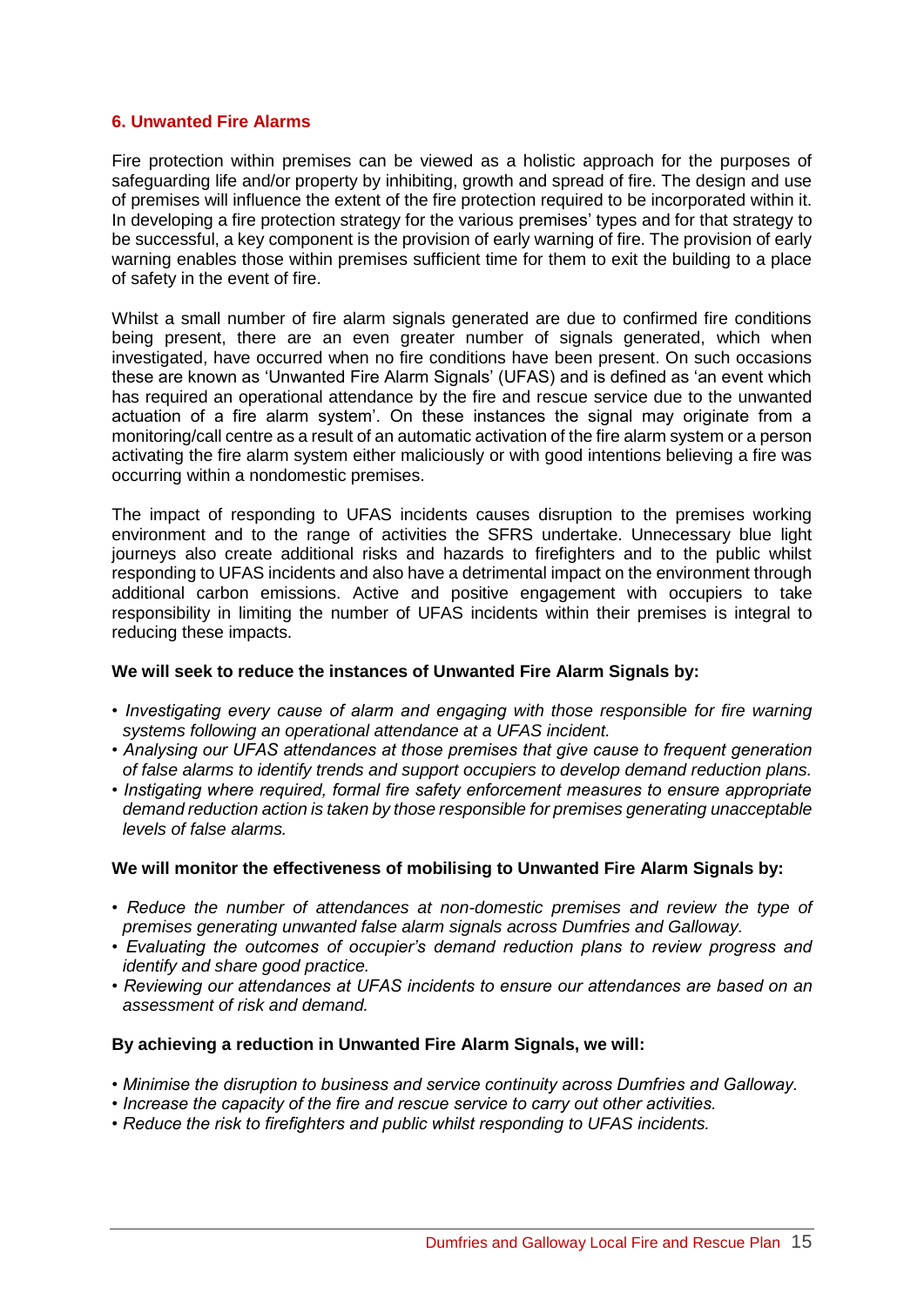#### **7. Operational Resilience and Preparedness**

The Fire (Scotland) Act 2005 and the Fire (Additional Function) (Scotland) Order 2005 defines the duties and responsibilities for the SFRS in relation to responding to emergencies. It is essential our firefighters possess the skills, knowledge and expertise to respond to incidents which, by their nature, can be varied in both their type and complexity. It is important our firefighters understand the risks across their communities to ensure the level of risk is matched by an appropriate level of operational response. In gathering this knowledge, appropriate training can be carried out to safeguard firefighter safety and to ensure any such response results in an effective and efficient deployment of our resources.

Emergency responses across Dumfries and Galloway includes firefighters operating within the Retained Duty System (RDS). Working within this duty system our RDS firefighters respond from home and/or primary work locations and is based on an 'On-Call' provision. Given the dynamic nature of this duty system and to support a balance between primary, personal and firefighting commitments, each RDS Station requires a sufficient number of RDS firefighters to ensure this vital resource is available when required.

There will also be occasions whereby the nature of an emergency will require a combined response by emergencies services and other organisations to deal with such a major event. To ensure a co-ordinated response occurs, additional duties are placed upon the SFRS under the Civil Contingencies Act 2004 to prepare and be able to respond to deal with major emergencies. The scope of such preparations will include responding to adverse weather events including flooding, natural disasters, pandemics, chemical incidents or major transport incidents. The threat of terrorism also compels the SFRS to ensure it can also respond alongside other partner agencies should such an event occur.

As an emergency responder, the SFRS needs to ensure it has the capability and capacity to plan, prepare and respond to major emergencies. Working in partnership at a local and national level, the multi-agency joint approach requires to assess these risks to develop appropriate integrated response plans. Following development, these plans require to be tested to support a return to normality following a significant event and subsequent disruption.

We recognise the potential for the role of the SFRS to evolve which provides scope to further protect those members of our communities from harm in the event of an emergency. Assisting other agencies in emergency situations, such as responding to 'Out of Hospital Cardiac Arrests' is one example where resources can be combined to maximise the potential for positive outcomes for those requiring assistance. Out with emergency responses the opportunity also exists to promote and support community resilience in dealing with adverse weather events and to improve the survivability rates from cardiac arrests through active engagement and education across Dumfries and Galloway communities.

#### **We will seek to ensure operational response and preparedness within Dumfries and Galloway is maintained by:**

- *Fulfilling our statutory duties in relation to the Civil Contingencies Act.*
- *Ensuring all known risk information is obtained, communicated and exercised.*
- *Working locally with partner organisations and agencies to ensure effective response plans are developed for identified risks.*
- *Ensuring our training, staff development and equipment is fit for purpose to meet our current risk profile and adaptable to changing circumstances.*
- *Continually reviewing our response arrangements.*
- *Adapting and evolving our response and service delivery models to meet future emerging risks.*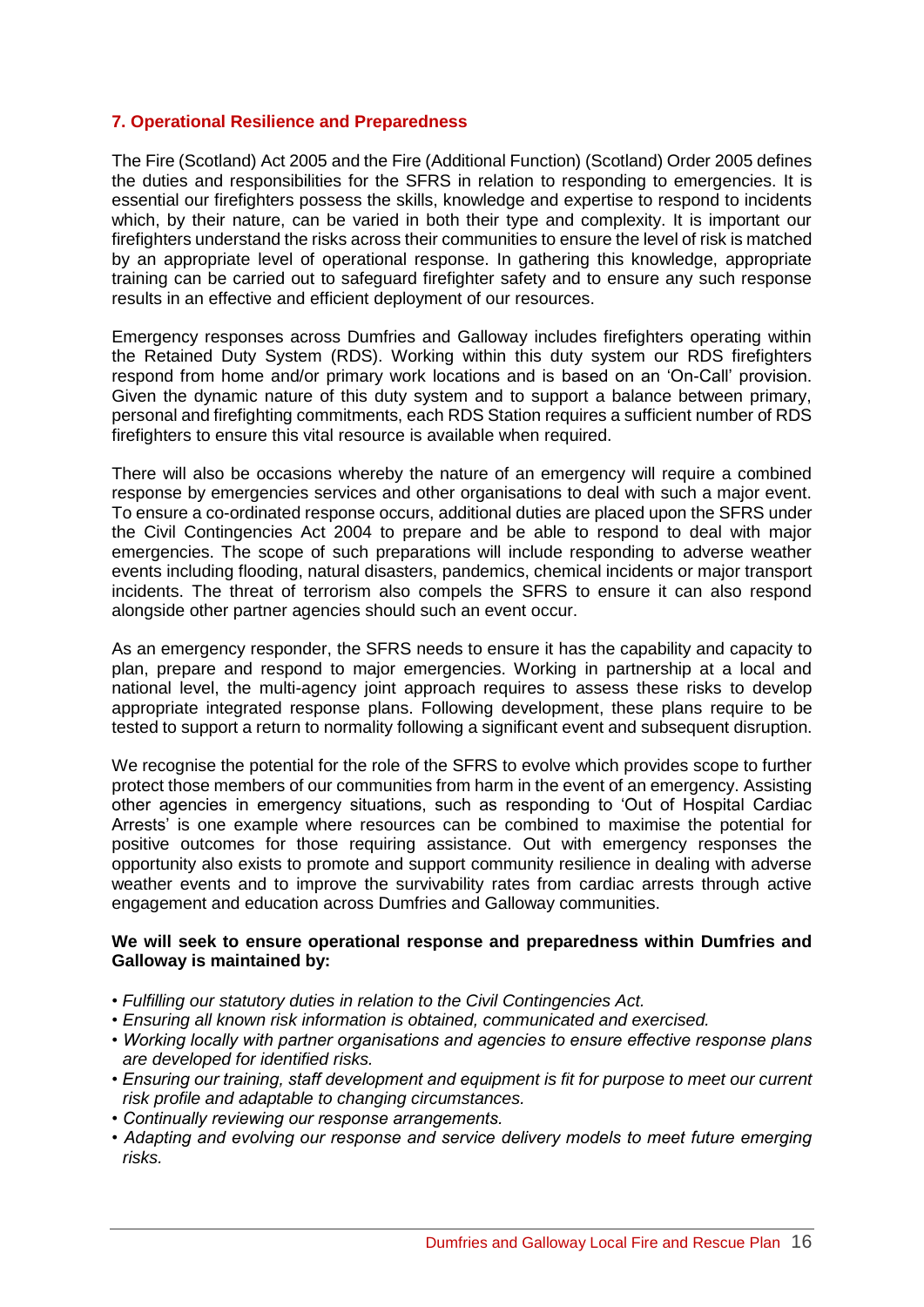#### **We will monitor our effectiveness against the following:**

- *We will visit high risk premises on a regular basis to ensure our staff are aware of the hazards and risks posed by these premises.*
- *We will participate fully in all multi agency training and exercising events.*
- *We will use internal SFRS reporting systems to monitor the operational competence of our personnel.*

#### **In doing so we will add value by:**

- *Keeping members of the public and our staff safe, should any incident occur.*
- *Reducing the financial burden and disruption caused to our communities when emergencies do occur.*
- *Protecting the wealth and prosperity of our area.*
- *Proactively helping the wider community by preventing emergencies and planning to mitigate their effects when they occur.*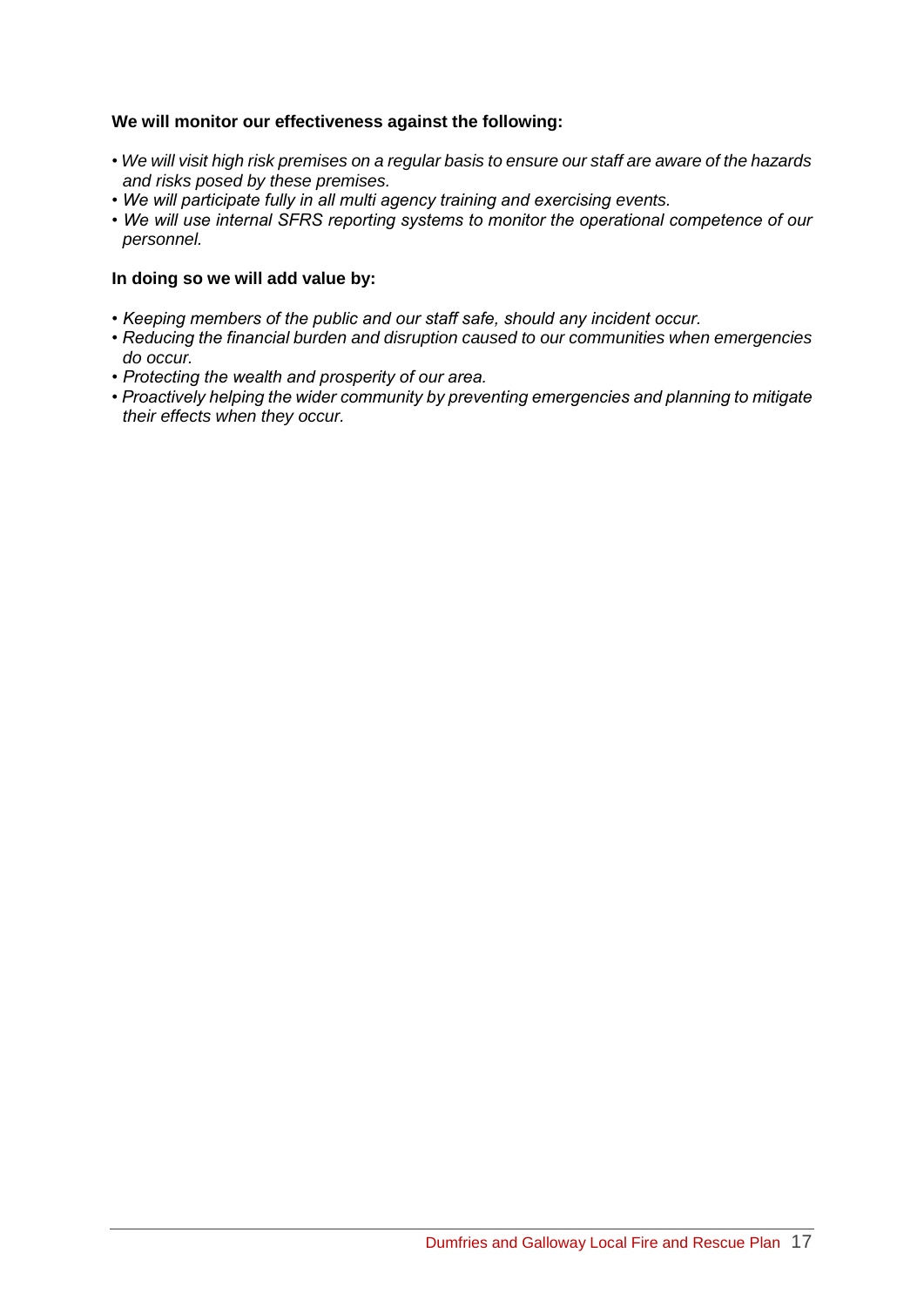## **Review**

To ensure this Local Fire and Rescue Plan remains flexible to emerging local or national priorities a review may be carried out at any time but will be reviewed at least once every three years. A review may also be carried out if the Scottish Minister directs it or if a new Strategic Plan is approved. Following a review, the Local Senior Officer may revise the Plan.

## **Contact Us**

Scottish Fire and Rescue Service 120 – 124 Brooms Road **Dumfries** DG1 2DZ

Phone: 01387 252222

Website: [www.firescotland.gov.uk](http://www.firescotland.gov.uk/) Follow us on Twitter Like us on Facebook